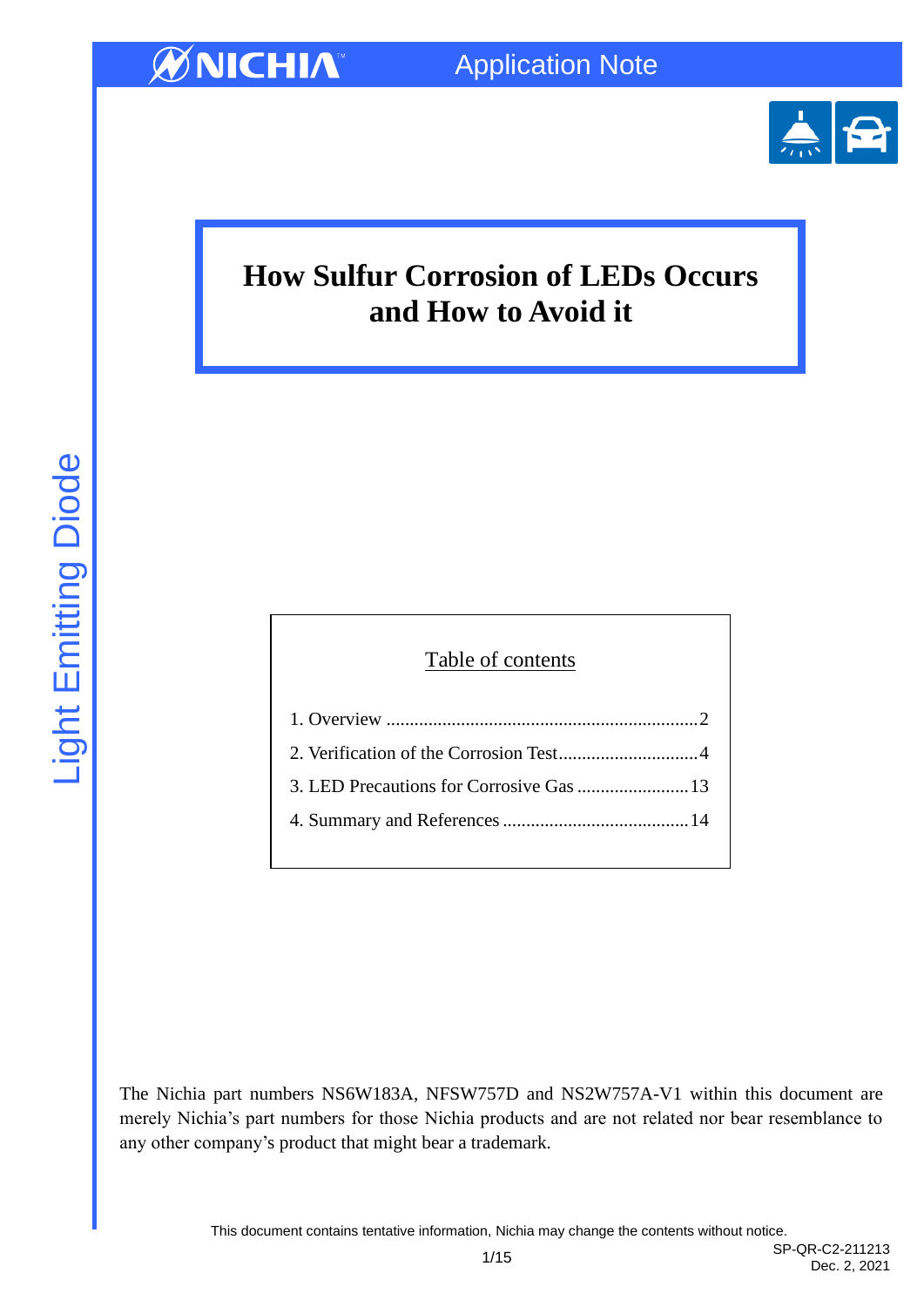# Application Note

## <span id="page-1-0"></span>**1. Overview**

This document provides further explanation pertaining to the Nichia's specifications (see Cautions, (1) Storage), for how corrosive gases (particularly, the sulfur content of these gases) can affect the characteristics and reliability of the LEDs and detailed cautions and suggestions on how to store/use the LEDs.



Before being exposed to a corrosive environment containing sulfur

After being exposed to a corrosive environment containing sulfur

## **1-1. How the Lead Frames Discolor/Corrode**

Most Nichia LEDs have internal lead frames that are made of silver-plated copper alloy. Silver is excellent at both reflecting light and conducting electricity; however, if silver is exposed to a corrosive gas (e.g. hydrogen sulfide, etc.), then it can react with the sulfur content and may discolor. This is due to a chemical reaction between silver and sulfur (i.e.  $2Ag + S \rightarrow Ag_2S$ ) and the resulting layer of silver sulfide on the surface. The level of discoloration can vary from yellow, then brown to black depending on the thickness of this layer.



Figure 1-1. Schematic diagram of how sulfur causes a silver-plated lead frame to corrode (discolor)

## **1-2. Potential Issues Caused by Corroded Lead Frames**

## 1) Reduction in the Luminous Intensity/Flux

If the lead frame discolors, the light that is reflected from the lead frame and extracted from the package is reduced; this causes the luminous intensity/flux to decrease (See Figure 1-2).

## 2) Color Shift

In order to produce white light, Nichia LEDs use a combination of phosphor with die that emits blue light: when the blue light from the die excites the phosphor it fluoresces yellow light; as both blue light and yellow light are combined together within the LED package, the light from the LED appears white, depending on the spectrum distribution. While most of the blue light exits the LED after turning yellow through the phosphor, some of the blue light instead strikes the lead frame surface first; if the lead frame is discolored, more of the yellow light may be absorbed by the lead frame; this can cause the spectrum distribution to change and the color of the light to shift to the blue region (See Figure 1-3).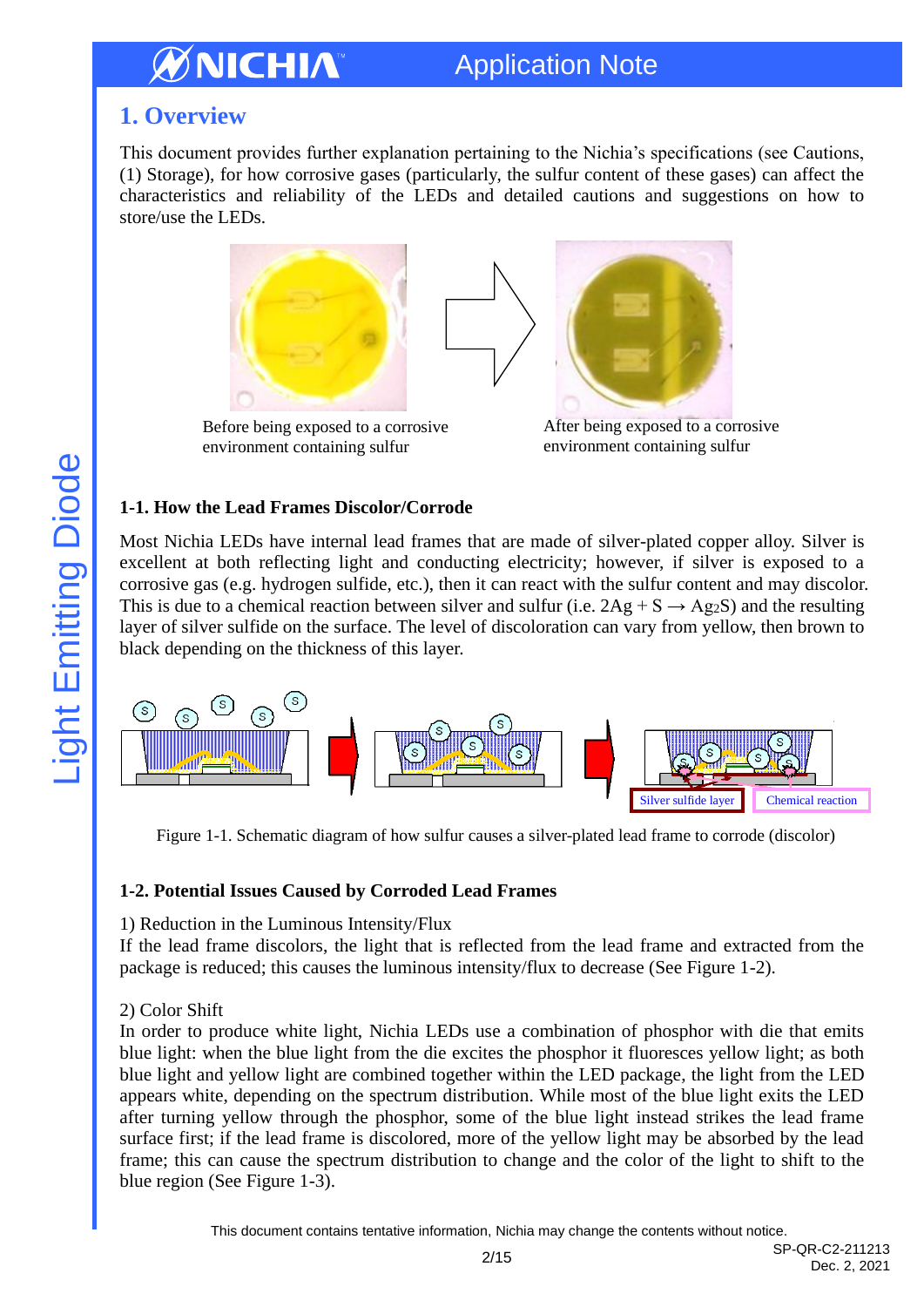# Application Note



\*When the lead frame becomes discolored, the amount of reflected light at the lead frame surface decreases.

Figure 1-2. How the Luminous Intensity/Flux Decreases



\*When the lead frame becomes discolored, the amount of reflected light at the lead frame surface decreases and it changes the spectrum distribution of the LED.

Figure 1-3. How the Color Shift Occurs

## 3) Wire Breakage/Open Circuit

If corrosion extends under the surface of the lead frame, it can cause the bonds between the wires and the lead frame to become easily damaged; this may cause the LED not to illuminate.



Figure 1-4. How Wire Breakage occurs due to Corrosion

## **1-3. LED Failure Modes As a Result of Sulfide Corrosion**

Based on both Nichia's customer return history and test results, if the LEDs are used in indoor environments, Nichia considers sulfide corrosion of LEDs to be due to the following reasons:

1) In cases where corrosion occurs in general indoor environments

(i.e. the concentration of corrosive gas is low)

It can depend on the concentration level of sulfur-containing gases; however, both luminous flux reduction and color shift progress over time; after a long period of time has elapsed, LEDs can fail as an open circuit.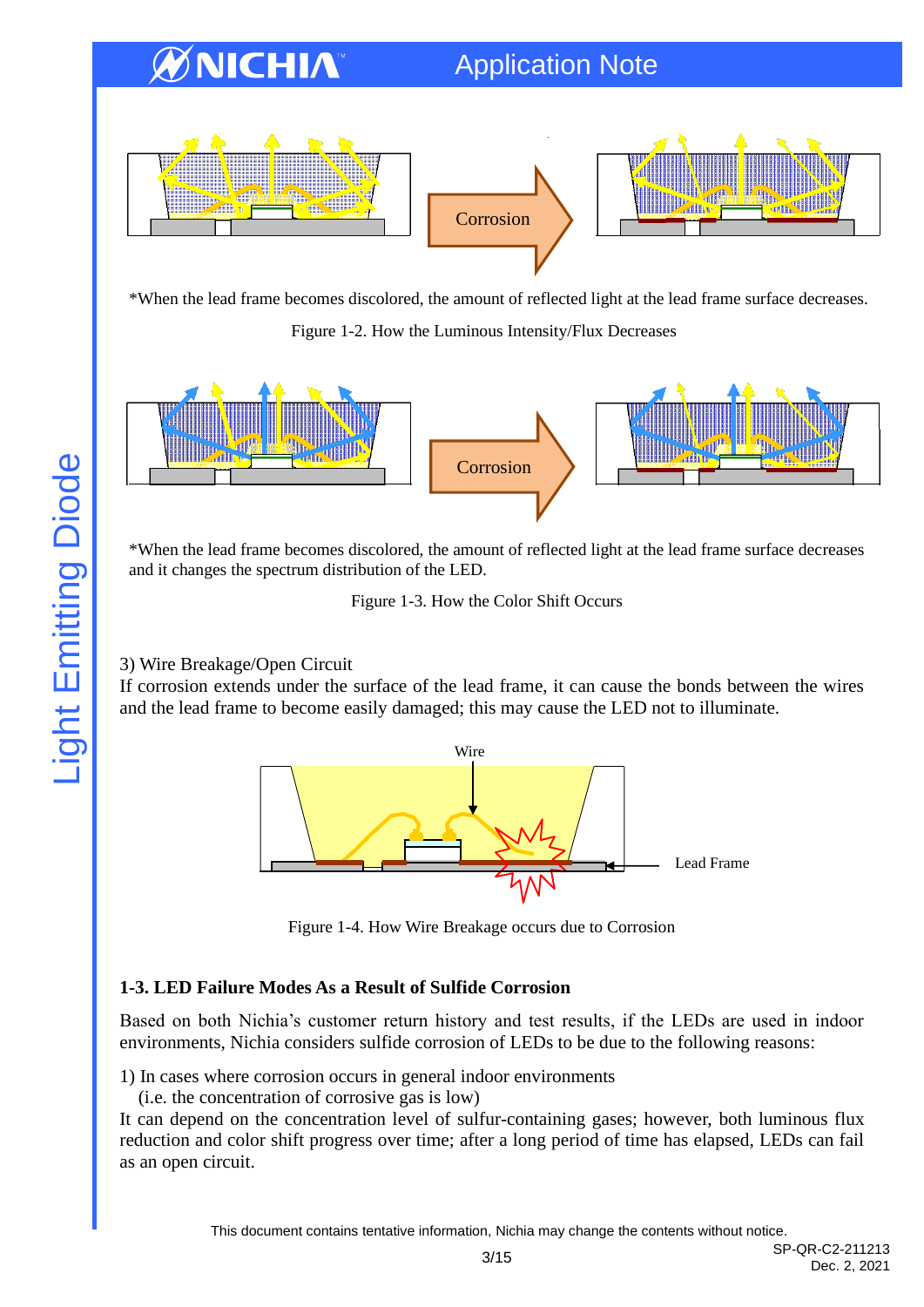## Application Note

2) In cases where either sulfur-containing materials/parts are used in the same product as the LEDs or many materials/parts containing corrosive substances are placed near the LEDs

(i.e. the concentration of corrosive gases is high)

These LEDs are exposed to high concentrations of corrosive gases and it can increase the possibility that these LEDs will fail as an open circuit in a short period of time. For the details about the differences in both the chemical composition and concentration of corrosive gas, see Section 2-2-1.

#### **1-4. Sources and Items that Release/Contain Corrosive Gas**

Normally, a small amount of sulfur can be found in the general environment (i.e. the air). The following are examples of where or when corrosive gases can be generated and items containing sulfur.

#### - Sources that generate corrosive gases:

Diesel-powered cars, human waste treatment plants, livestock barns, kraft process, starch factories, manufacturing/combustion facilities at plants (e.g. thermal power stations, petroleum refineries, steel mills, workplace boilers, etc.), sulfur production, metalworking/smelting, hot springs, etc.

- Items containing sulfur:

Cardboards, rubber products (e.g. rubber bands), rubber-based adhesives, sweat, moisturizers, ointments, cosmetics, surface-active agents (e.g. detergents), etc.

## <span id="page-3-0"></span>**2. Verification of the Corrosion Test**

#### **2-1. Corrosivity Categories of Indoor Atmospheres Defined in ISO 11844 and General Indoor Environments**

In order to determine the test conditions for Nichia's corrosion test, Nichia performed an investigation on the relationship between the corrosivity categories of indoor atmospheres defined in the international standard specification ISO 11844 and field tests of general indoor environments near Nichia facilities.

#### 2-1-1. Corrosivity Categories of Indoor Atmospheres Detailed in ISO 11844-1

ISO 11844-1 classifies the corrosion that develops in general indoor atmospheres (see 1-3 1) for examples) as shown in Table 4. The corrosivity categories for the ISO standard are based on measurements of the corrosive effect on standard specimens of four reference metals (i.e. carbon steel, zinc, copper and silver).

Since it is generally considered that silver corrosion can proceed lineally with time in actual indoor atmospheres, in order to determine the corrosivity category of an indoor atmosphere, Nichia has used silver plates as the standard samples for this evaluation.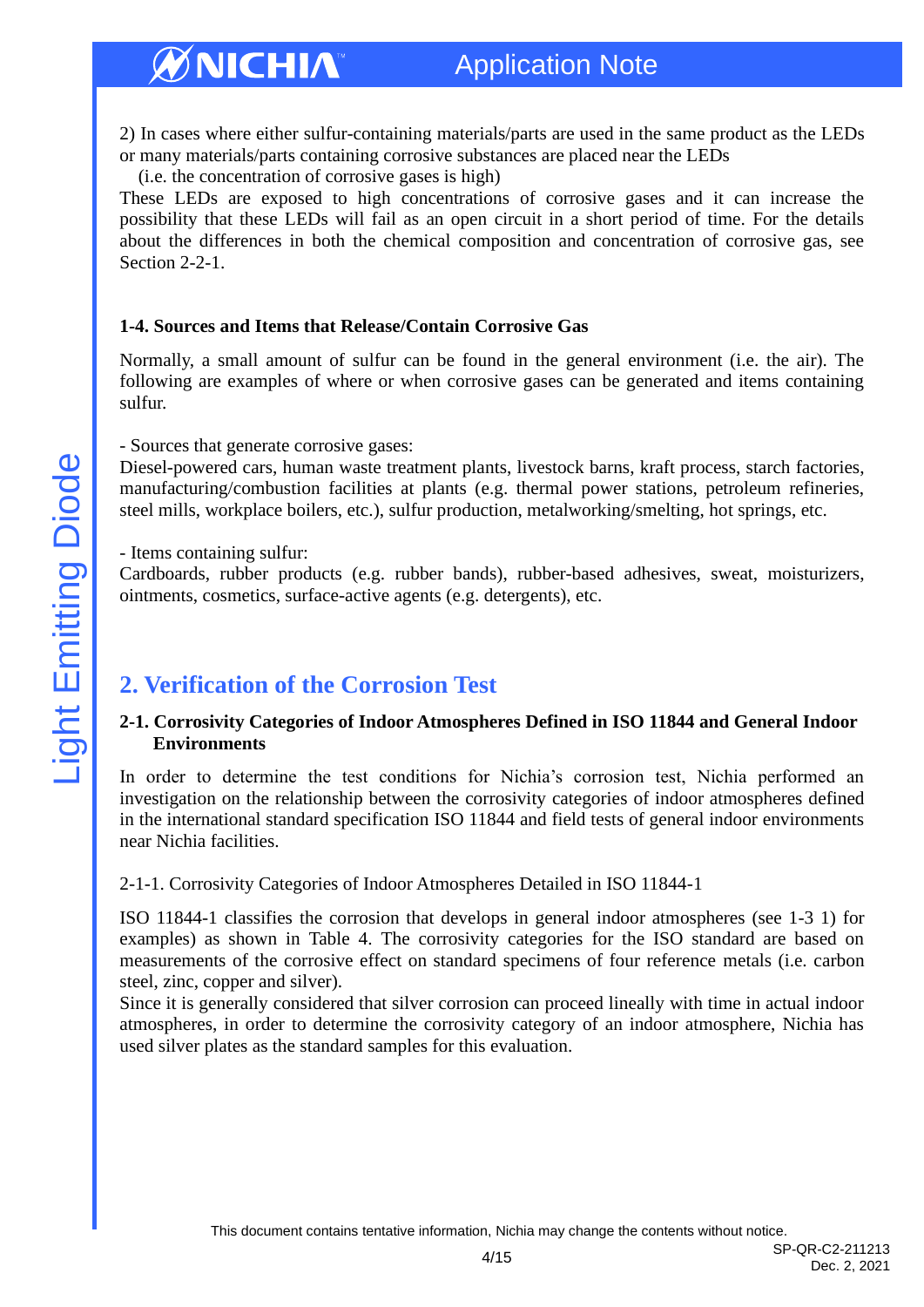# Application Note

Table 2-1. Description of typical environments related to the estimation of indoor corrosivity categories with the rate of mass increase (i.e. silver) according to ISO 11844-1<sup>1</sup>

|                 | <b>Corrosivity category</b>                  |                               | Increase of the mass for<br>the silver plates<br>$[mg/m2$ per year]                                                                                                                                                                                                                                  | <b>Typical environments</b>                                                                                                                                                                                        | <b>Examples</b>                                                                                            |
|-----------------|----------------------------------------------|-------------------------------|------------------------------------------------------------------------------------------------------------------------------------------------------------------------------------------------------------------------------------------------------------------------------------------------------|--------------------------------------------------------------------------------------------------------------------------------------------------------------------------------------------------------------------|------------------------------------------------------------------------------------------------------------|
| IC <sub>1</sub> | Very<br>low                                  | Heated spaces                 | r<25                                                                                                                                                                                                                                                                                                 | Heated spaces with controlled stable relative humidty Computer rooms,<br>(<40%) without risk of condensation, low levles of<br>pollutants, no specific pollutantns.                                                | museums with controlled<br>environment                                                                     |
|                 | indoor                                       | Unheated spaces               |                                                                                                                                                                                                                                                                                                      | Unheated spaces with dehumidification, low lovels of<br>indoor pollution, no specific pollutants.                                                                                                                  | Military stores for<br>equipment                                                                           |
| IC <sub>2</sub> | low                                          | Heated spaces<br>25 < r < 100 |                                                                                                                                                                                                                                                                                                      | Heated spaces with low relative humidty (<50%) with<br>certain fluctuation of relative humidty without risk of<br>condensation, low levels of pollution, without specific<br>pollutants.                           | Museums, control rooms                                                                                     |
|                 | indoor<br>Unheated spaces                    |                               |                                                                                                                                                                                                                                                                                                      | Unheated spaces with only temperature and humidity Storage rooms with low<br>changes, with no risk of condensation, low level of<br>pollution without specific pollutants                                          | frequency of temperature<br>changes                                                                        |
|                 | Medium                                       | Heated spaces                 |                                                                                                                                                                                                                                                                                                      | Heated spaces with risk of fluctuation of temperature<br>and humidity, medium levels of pollution, certain<br>risks for specific pollutants.                                                                       | Switchboards in the<br>power industry                                                                      |
|                 | IC <sub>3</sub><br>indoor<br>Unheated spaces |                               | 100 < r < 450                                                                                                                                                                                                                                                                                        | Unheated spaces with elevated relative humidity<br>(>50% - 70%) with periodic fluctuation of relative<br>humidity, without risk of condensation, elevated<br>levels of pollution, low risk of specific pollutants. | Churches in non-polluted<br>areas, outdoor<br>telecommunication boxes<br>in rural areas                    |
| IC <sub>4</sub> | Heated spaces<br>High                        |                               | 450 <r<1000< td=""><td>Heated spaces with fluctuation of humidity and<br/>temperature, elevated levels of pollution including<br/>specific pollutants.</td><td>Electrical service rooms in<br/>industrial plants</td></r<1000<>                                                                      | Heated spaces with fluctuation of humidity and<br>temperature, elevated levels of pollution including<br>specific pollutants.                                                                                      | Electrical service rooms in<br>industrial plants                                                           |
|                 | indoor                                       | Unheated spaces               |                                                                                                                                                                                                                                                                                                      | Unheated spaces with high relative humidty (>70%)<br>with some risk of condensation, medium levels of<br>pollution, possible effect of specific pollutants.                                                        | Churches in polluted<br>areas, outdoor boxes for<br>telecomunication in<br>polluted areas                  |
| IC <sub>5</sub> | Very<br>high                                 | Heated spaces                 | 1000 <r<2500< td=""><td>Heated spaces with limited influence of relative<br/>humidity, higher levels of pollution including specific<br/>pollutants (e.g. H2S).</td><td>Electrical service rooms,<br/>cross-connectin rooms in<br/>industries without efficient<br/>pollution control</td></r<2500<> | Heated spaces with limited influence of relative<br>humidity, higher levels of pollution including specific<br>pollutants (e.g. H2S).                                                                              | Electrical service rooms,<br>cross-connectin rooms in<br>industries without efficient<br>pollution control |
|                 | indoor                                       | Unheated spaces               |                                                                                                                                                                                                                                                                                                      | Unheated spaces with high relative humidity and risk Storage rooms in<br>for condensation, medium and higher levels of<br>pollution.                                                                               | basements in polluted<br>areas                                                                             |

#### 2-1-2. Field Investigation Results – Categorization of the Surrounding Environments and Nichia Facilities

To determine the corrosivity categories of both surrounding environments of Nichia facilities and general outdoor atmospheres, Nichia conducted an investigation by using silver plates to measure how much the mass increased as a result of corrosion in those atmospheres. For the results of this measurement, refer to Table 2-2 below, and for typical examples of these locations, refer to Images 2-1 and 2-2.

The results of the investigation are as follows: Nichia facilities

- Reliability laboratory falls into upper IC1 to lower IC2,
- Workshops/service entrances fall into middle IC2 to lower IC3,
- Bicycle parking areas/the inside of instrument shelters fall into lower IC3 to middle IC4 General indoor atmospheres
- Private residences (e.g. living room and kitchen)
- Commercial buildings (e.g. automobile repair shop/garage and clothing shop)

This document contains tentative information, Nichia may change the contents without notice.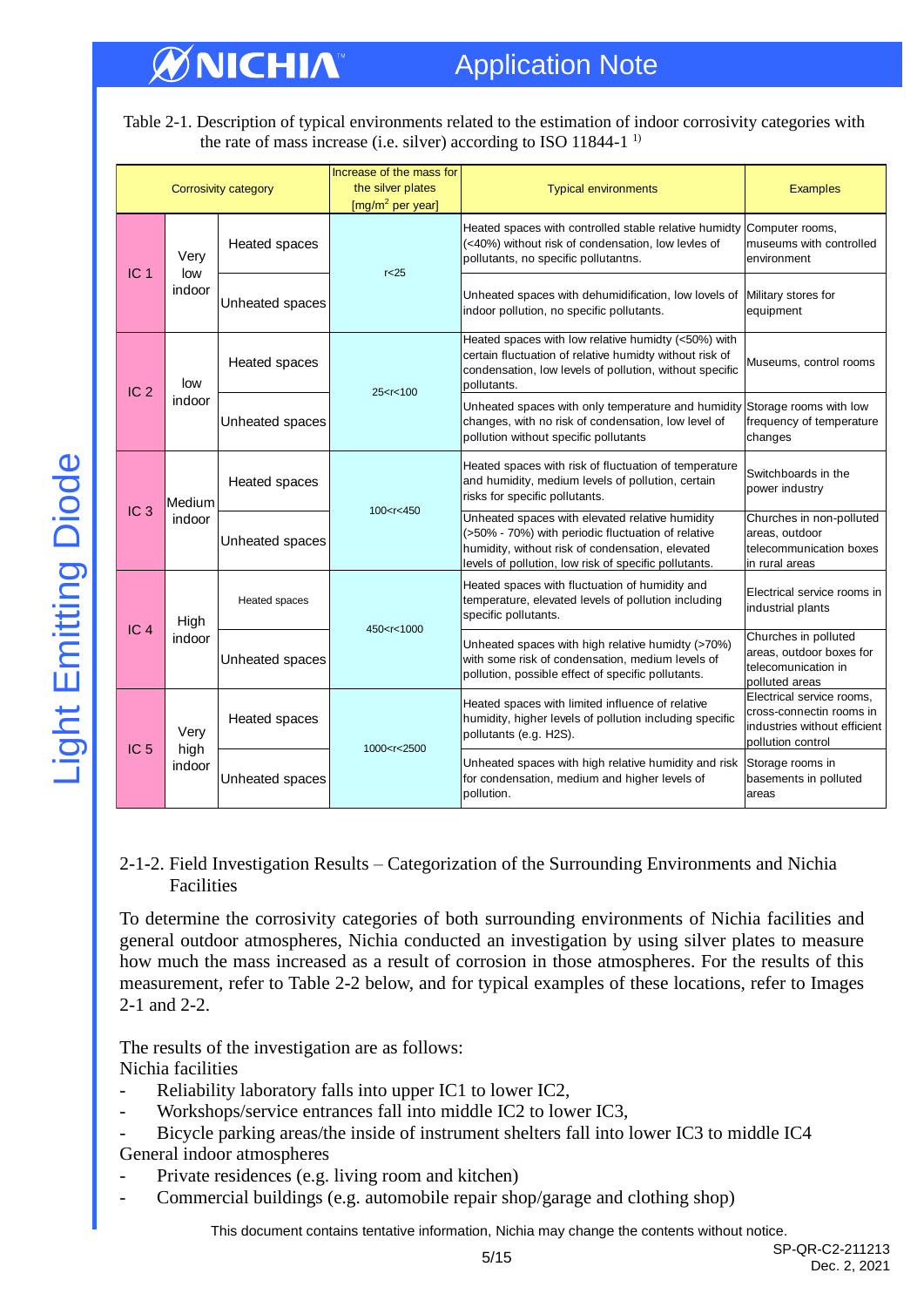# Application Note

| <b>Locations of the Silver Plates</b>             |                               | No.                                              | Increase of the mass<br>for the silver plates<br>[mg/m <sup>2</sup> per year] | <b>ISO 11844 Corrosivity</b><br><b>Categories of Indoor</b><br><b>Atmospheres</b> |                         |
|---------------------------------------------------|-------------------------------|--------------------------------------------------|-------------------------------------------------------------------------------|-----------------------------------------------------------------------------------|-------------------------|
| Atmospheres<br>within Nichia<br><b>Facilities</b> |                               | Production Room 1                                |                                                                               | 19.5 mg/m <sup>2</sup>                                                            | <b>Around Upper IC1</b> |
|                                                   | Tatsumi Plant                 | <b>Reliability Testing</b><br>Laboratory         | $\circled{1}$                                                                 | 31.8 mg/m <sup>2</sup>                                                            | <b>Around Lower IC2</b> |
|                                                   |                               | Service Entrance                                 |                                                                               | 104.0 mg/m <sup>2</sup>                                                           | <b>Around Lower IC3</b> |
|                                                   |                               | <b>Instrument Shelter</b>                        |                                                                               | 660.0 mg/m <sup>2</sup>                                                           | Middle of IC4           |
|                                                   | Naruto Plant                  | Production Room 2                                |                                                                               | 28.3 mg/m <sup>2</sup>                                                            | <b>Around Lower IC2</b> |
|                                                   |                               | Workshop                                         | $^{\circledR}$                                                                | 59.0 mg/m <sup>2</sup>                                                            | Middle of IC2           |
|                                                   |                               | <b>Bicycle Parking Area</b>                      |                                                                               | 150.9 mg/m <sup>2</sup>                                                           | <b>Around Lower IC3</b> |
|                                                   | Residential                   | Living Room                                      | $\circled{3}$                                                                 | 47.2 mg/m <sup>2</sup>                                                            | <b>Around Lower IC2</b> |
| General<br>Indoor<br>Atmospheres                  | <b>Buildings</b>              | Kitchen                                          |                                                                               | 131.1 mg/m <sup>2</sup>                                                           | <b>Around Lower IC3</b> |
|                                                   |                               | Automotive Repair Shop<br>(Workspace)            |                                                                               | 113.2 mg/m <sup>2</sup>                                                           | <b>Around Lower IC3</b> |
|                                                   | Commercial<br><b>Building</b> | Automotive Repair Shop<br>(Product Display Area) | $\circledA$                                                                   | 66.0 mg/m <sup>2</sup>                                                            | Middle of IC2           |
|                                                   |                               | <b>Clothing Shop</b>                             | $\circledS$                                                                   | 37.7 mg/m <sup>2</sup>                                                            | <b>Around Lower IC2</b> |

## Table2-2. Field Investigation Results

| <b>Corrosivity category</b> | Increase of the mass for<br>the silver plates<br>[mg/m <sup>2</sup> per year] |
|-----------------------------|-------------------------------------------------------------------------------|
| <b>Around Upper IC1</b>     | $12.5 \sim 25.0$                                                              |
| <b>Around Lower IC2</b>     | $25.0 \sim 50.0$                                                              |
| Middle of IC2               | $50.0 \sim 75.0$                                                              |
| <b>Around Upper IC2</b>     | $75.0 \sim 100$                                                               |
| <b>Around Lower IC3</b>     | $100 - 217$                                                                   |
| Middle of IC3               | $217 - 333$                                                                   |
| <b>Around Upper IC3</b>     | $333 - 450$                                                                   |
| <b>Around Lower IC4</b>     | $450 - 633$                                                                   |
| Middle of IC4               | $633 - 817$                                                                   |



Image 2-1. Silver plate placement locations (Google Earth)



Image 2-2. Typical examples of silver plate placement locations

## **2-2. Development and Evaluation of Accelerated Corrosion Test Conditions**

LED corrosion tests that are performed under general environments can take significant time to complete; in order to shorten the test duration, accelerated testing is useful.

In order to determine the accelerated test conditions, Nichia has performed corrosion tests by using different test conditions (e.g. gas composition, temperature, etc.). The test results and the evaluation of the test conditions used are shown in Pages 6 to 12.

#### 2-2-1. Difference in the effect of corrosion due to the gas composition/concentration

Silver can corrode differently depending on the gas composition/concentration. In the case of LEDs, if they are exposed to corrosive gas containing sulfur, it can cause the LED characteristics to change and/or the wires to break. Since the effect on the LED can differ depending on the gas composition/concentration and/or the conditions/environment where the corrosion occurs, the degree of the change in the characteristics and the occurrence rate of the wire breakage are not directly proportional. In other words, if the luminous flux decreases to a certain level as a result of exposure to corrosive gas, it will not necessarily cause the wires to break.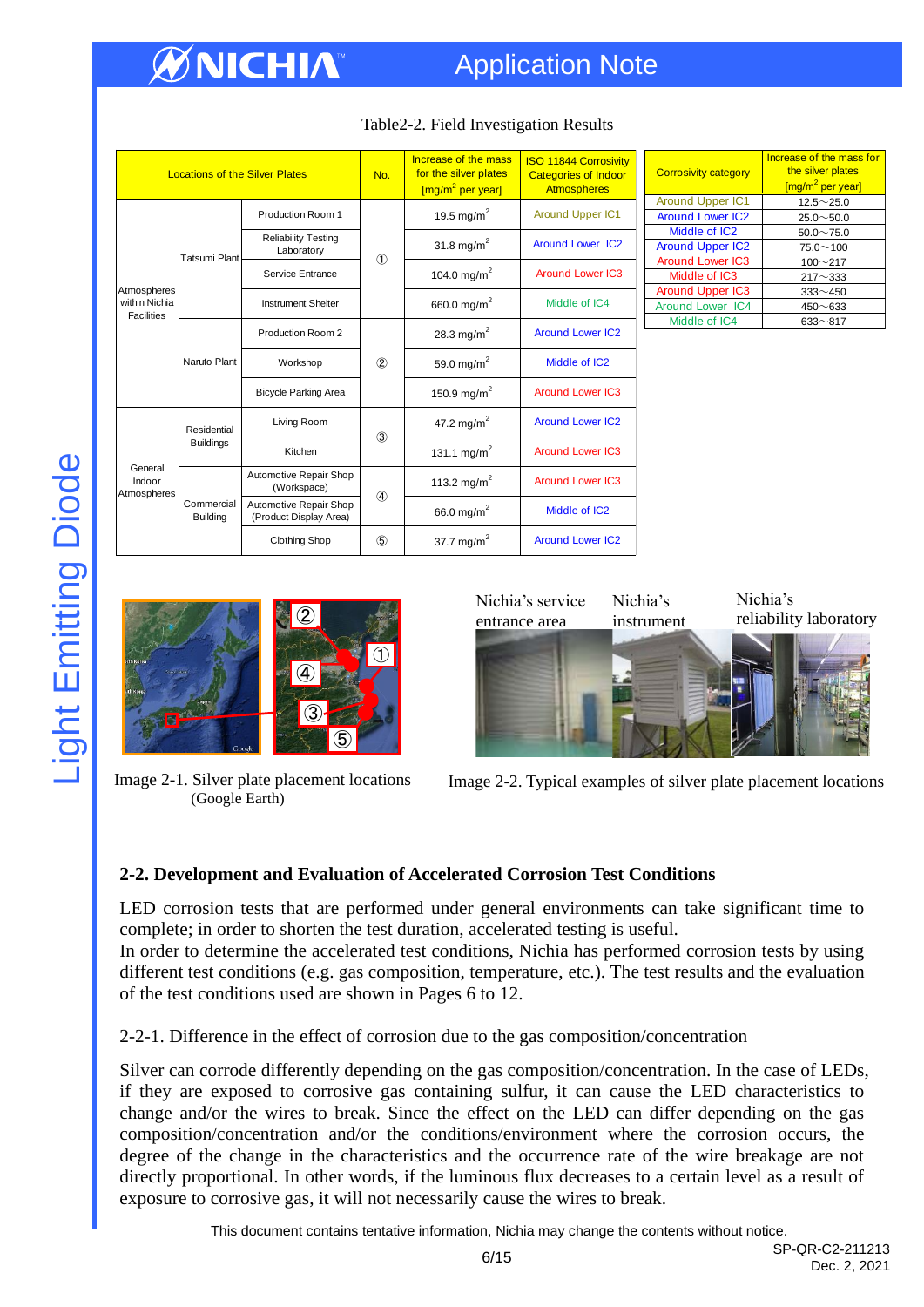# Application Note

Nichia's corrosive test results (see Table 2-1 below) shows that the group of test LEDs with a greater reduction in relative optical power (shown in blue) had no LEDs with broken wires (0/15 dice), while the other group with a smaller reduction in relative optical power (shown in red) had LEDs with broken wires (3/9 dice). For more details, see Table 2-1 below.

Based on these results, when determining the conditions for the accelerated tests, it is important to consider the conditions/environment where the LEDs are actually used and ensure that appropriate conditions/environments are used for the tests.



- Test Condition A Test LEDs are operated within a sealed flask (360ml) with rubber bands (4g). Operating conditions: Ta=65°C, IF=100mA

-Test Condition B Test LEDs are stored (unpowered) within a sealed flask (360ml) with a rubber gasket/seal (0.5g). Storage conditions: Ta=100°C



## 2-2-2. Verification of the Corrosion Test Conditions

When performing the corrosion tests, Nichia used Method 3 as defined in IEC 60068-2-60 Environmental testing – Part 2: Tests – Test Ke: Flowing mixed gas corrosion test. Nichia considers it appropriate to use Method 3 as the accelerated test method/conditions for the following reasons:

- Method 3 uses a mixed gas and will be able to provide a better test environment to obtain fine silver sulfide corrosion crystals than using a single component gas; these crystals are as fine as crystals that could occur in natural atmospheres.

- Compared to the other three methods, Method 3 uses a higher concentration of hydrogen sulfide and that can cause the silver corrosion to occur faster.

For the details of the different IEC 60068-2-60 Method test conditions, refer to Table 2-3.

| <b>Method</b> | <b>Test Conditions</b>                                                               |                                                 |  |  |  |
|---------------|--------------------------------------------------------------------------------------|-------------------------------------------------|--|--|--|
|               | <b>Gas Composition</b>                                                               | <b>Temperature and</b><br><b>Humidity Level</b> |  |  |  |
|               | $SO2 0.5$ ppm+H <sub>2</sub> S 0.1ppm                                                | 25°C, 75%RH                                     |  |  |  |
| 2             | $ H_{2}S$ 0.01ppm+NO <sub>2</sub> 0.2ppm+Cl <sub>2</sub> 0.01ppm                     | 30°C, 70%RH                                     |  |  |  |
| 3             | $H_{2}S$ 0.1ppm+NO <sub>2</sub> 0.2ppm+Cl <sub>2</sub> 0.02ppm                       | 30°C, 75%RH                                     |  |  |  |
| 4             | $H_2S$ 0.01ppm+NO <sub>2</sub> 0.2ppm+Cl <sub>2</sub> 0.01ppm+SO <sub>2</sub> 0.2ppm | 25°C, 75%RH                                     |  |  |  |

Table 2-3. IEC 60068-2-60's Test Methods and Conditions<sup>2)</sup>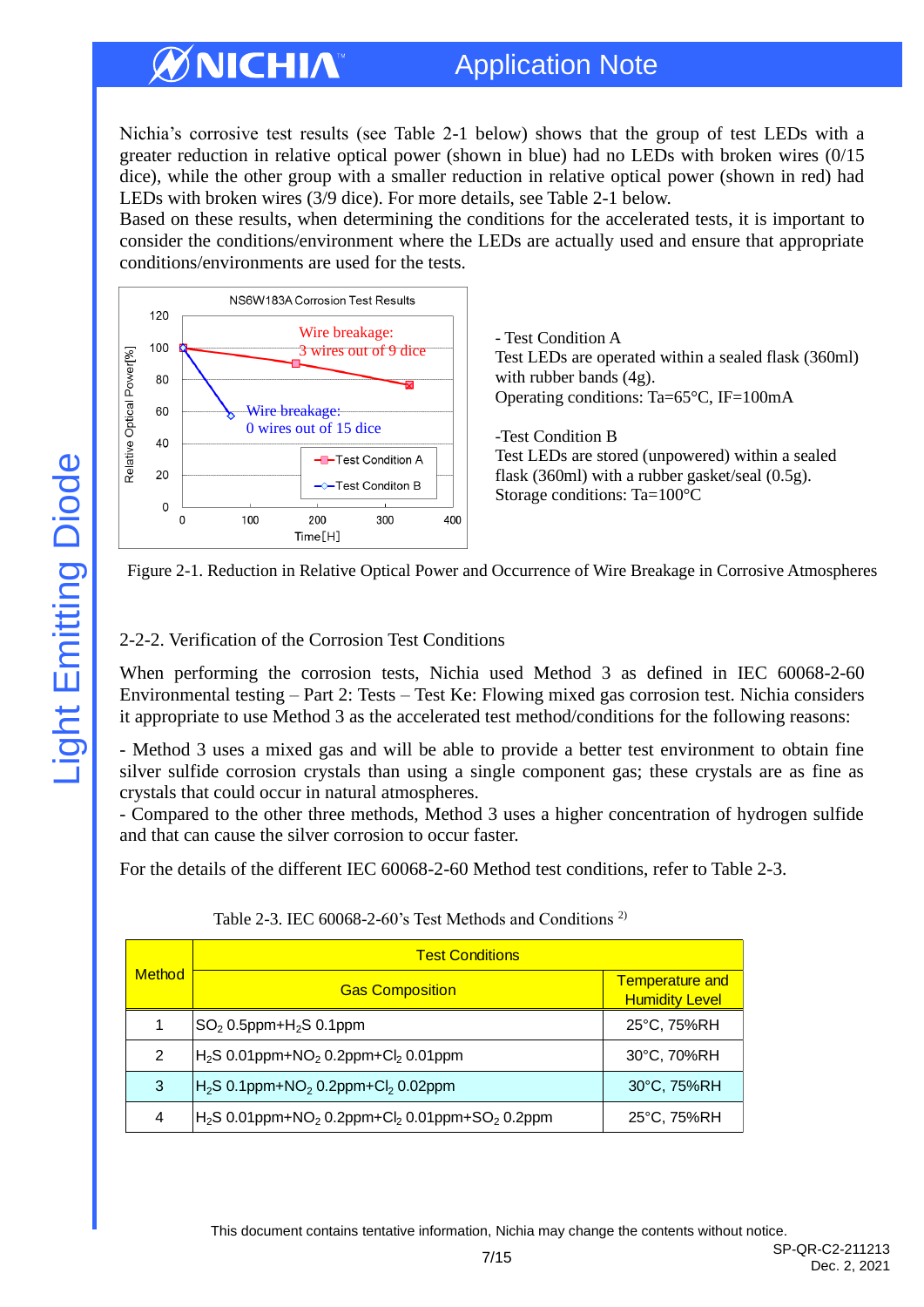## 2-2-3. Optimizing the Accelerated Test Conditions

In order to further optimize Method 3 and to develop more severe (accelerated) test conditions, Nichia reviewed the composition and concentration of the gas used in Method 3 and performed a corrosion test by: using the same mixed gas as used in Method 3 at the same ratio of the gas ingredients (i.e.  $H_2S:NO_2=1:2$ ) as well as an increased  $H_2S$  gas concentration of up to 20 times that of Method 3. The chlorine  $(CL_2)$  component in the original Method 3 composition was removed from this improved Method. For tests that use Method 3, the resulting products of corrosion will mostly consist of silver sulfide; very little silver chloride will be produced. With the improved Method, the form of corrosion should remain the same but the speed of corrosion should be further accelerated. 3)

Based on this consideration, Nichia conducted an LED corrosion test by using the tentative accelerated test conditions (see Table 2-4) to investigate the extent of the corrosion and the additional weight created by the corrosion formed over the test silver plates.

| Table 2-4. Improved Corrosion Test Method (Tentative)                 |                      |  |  |  |
|-----------------------------------------------------------------------|----------------------|--|--|--|
| <b>Improved Corrosion Test Conditon (Tentative)</b>                   | <b>Test Duration</b> |  |  |  |
| Ta=40 $\degree$ C, RH=75%, H <sub>2</sub> S 2ppm+NO <sub>2</sub> 4ppm | 240h                 |  |  |  |

\* The test conditions for the improved test method are still under consideration; the test conditions/duration above are tentative.

## 2-2-4. Accelerated Corrosion Test Results using the Improved Test Method

Nichia used two LED models (i.e. NFSW757D and NS2W757A-V1) for the improved accelerated corrosion test (see 2-2-3). During this test the LEDs were not operated. As the test results show (see Figure 2-2), the luminous flux of the NS2W757A-V1 LEDs decreased more than that of the NFSW757D LEDs. Note that the NFSW757D is an improved model of the



Figure 2-2. LED Accelerated Corrosion Test Results using the Improved Test Method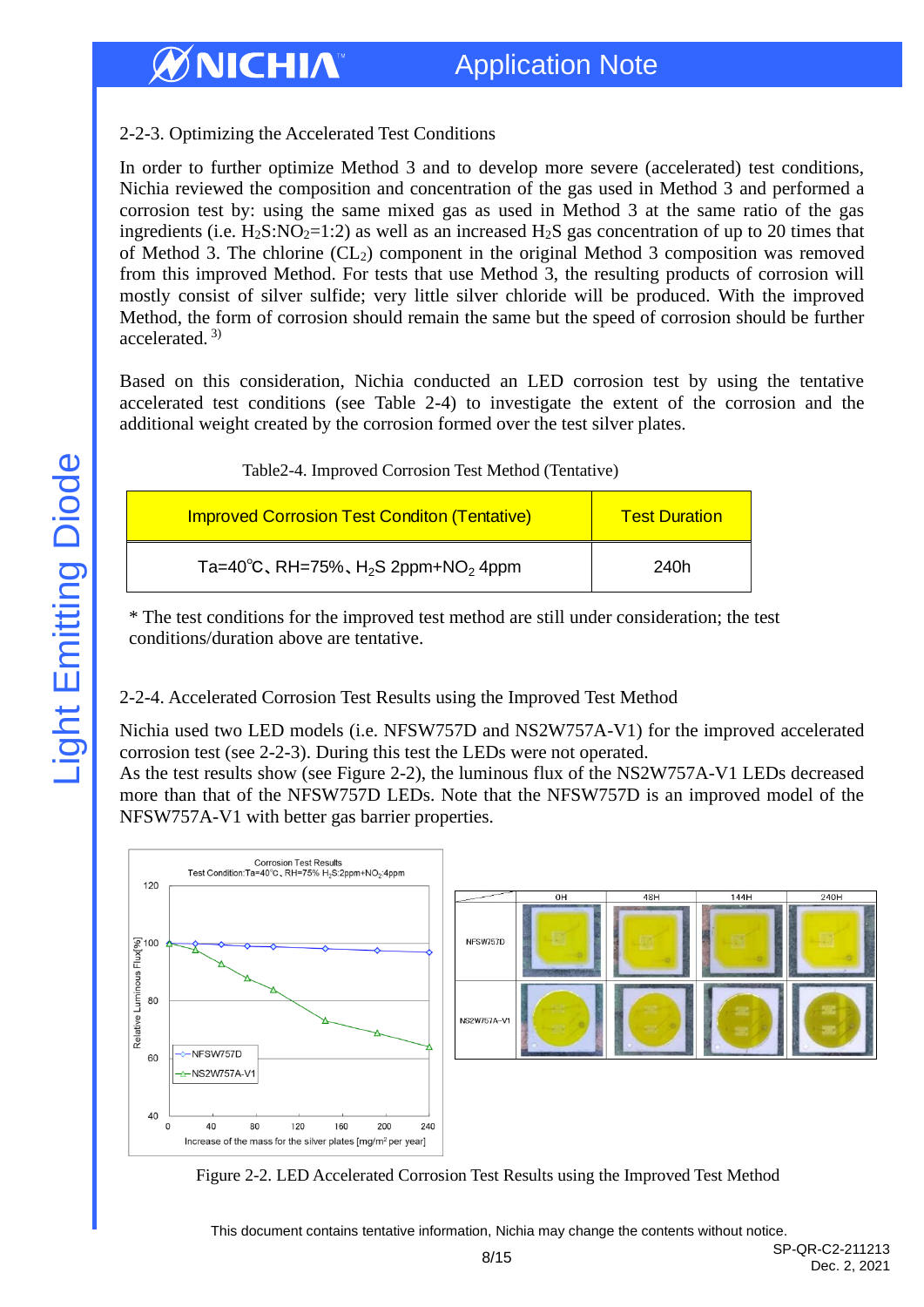# Application Note

While performing the improved accelerated corrosion test on the test LEDs by using silver plates, Nichia attempted to determine how much the mass of these silver plates increased during this test. The silver plates were exchanged and measured every 48 hours and the cumulative sum of the increase in the mass of the silver plates was calculated to obtain the gradient of the line. From this investigation, Nichia confirmed that the mass of the silver plates increased linearly and a corrosive atmosphere was kept constant within the test chamber. Figure 2-3 below shows how the mass of the silver plates increased during this investigation.



Figure 2-3. Increase in the Mass of the Silver Plates during the Corrosion Test

2-2-5. Estimation of the time to 70% lumen maintenance by using the corrosion test results

Nichia used the mixed gas corrosion test results (see 2-2-4), the corrosivity categories of indoor atmospheres (ISO 11844 Part 1) and the amount that the mass of the silver plates increased in the field tests (see 2-1-2) to estimate the time to 70% lumen maintenance.

- NFSW757D:The LEDs are less likely to corrode in atmospheres of each of the five ISO 11844 categories (i.e. IC1 to IC5); the resulting luminous flux reduction due to corrosion will not occur. - NS2W757A-V1:The LEDs are less likely to corrode in atmospheres up to upper IC2 (potentially, lower IC3); the resulting luminous flux reduction due to corrosion will rarely occur in these atmospheres.

Figure 2-4 and Tables 2-5 to 2-8 show the estimated times to 70% lumen maintenance of both LED models. These estimates do not include deterioration from use or during storage. Ensure that this data is only used for reference purposes.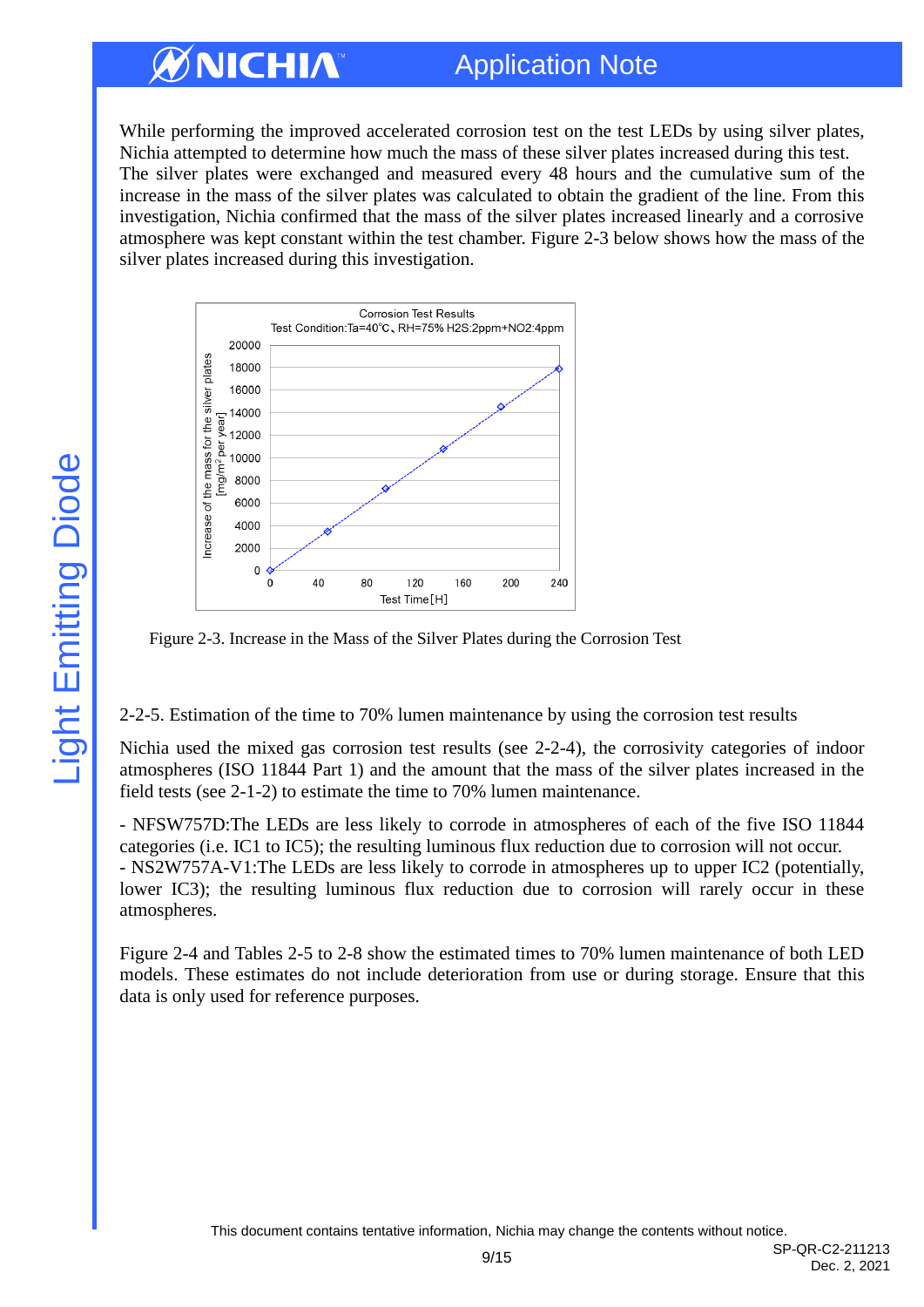# ØNICHIA



Figure 2-4. Estimated Lumen Maintenance Curves for NFSW757D and NS2W757A-V1

#### Table 2-5. NFSW757D Estimated Time to 70% Lumen Maintenance for Each ISO 11844 Corrosivity Category

| Categories            | Corrosivity   Increase of the mass for the silver plates<br>[mg/m2 per 10years] | <b>Calculated Lumen Maintenance by Using</b><br><b>Accelerated Corrosion Test Results</b><br>[% in 10 years] | <b>Estimated Time to 70% Lumen Maintenance</b><br>[Years] |
|-----------------------|---------------------------------------------------------------------------------|--------------------------------------------------------------------------------------------------------------|-----------------------------------------------------------|
| Upper IC1             | 250                                                                             | 100.0                                                                                                        | >100                                                      |
| Upper IC <sub>2</sub> | 1000                                                                            | 99.9                                                                                                         | $>$ 100                                                   |
| Upper IC3             | 4500                                                                            | 99.3                                                                                                         | >100                                                      |
| Upper IC4             | 10000                                                                           | 98.4                                                                                                         | >100                                                      |
| Upper IC5             | 12500 (5years)                                                                  | 97.9 (5years)                                                                                                | $>$ 100                                                   |

\* These estimates do not include deterioration from use or during storage. Ensure that this data is only used for reference purposes.

Table 2-6. NS2W757A-V1 Estimated Time to 70% Lumen Maintenance for Each ISO 11844 Corrosivity Category

| <b>Categories</b> | Corrosivity   Increase of the mass for the silver plates<br>[mg/m2 per 10years] | Calculated Lumen Maintenance by Using<br><b>Accelerated Corrosion Test Results</b><br>[% in 10 years] | <b>Estimated Time to 70% Lumen Maintenance</b><br>[Years] |
|-------------------|---------------------------------------------------------------------------------|-------------------------------------------------------------------------------------------------------|-----------------------------------------------------------|
| Upper IC1         | 250                                                                             | 99.7                                                                                                  | >100                                                      |
| Upper IC2         | 1000                                                                            | 98.8                                                                                                  | >100                                                      |
| Upper IC3         | 4500                                                                            | 90.2                                                                                                  | 29                                                        |
| Upper IC4         | 10000                                                                           | 76.4                                                                                                  |                                                           |
| Upper IC5         | 12500 (5years)                                                                  | 71.1 (5years)                                                                                         |                                                           |

\* These estimates do not include deterioration from use or during storage. Ensure that this data is only used for reference purposes.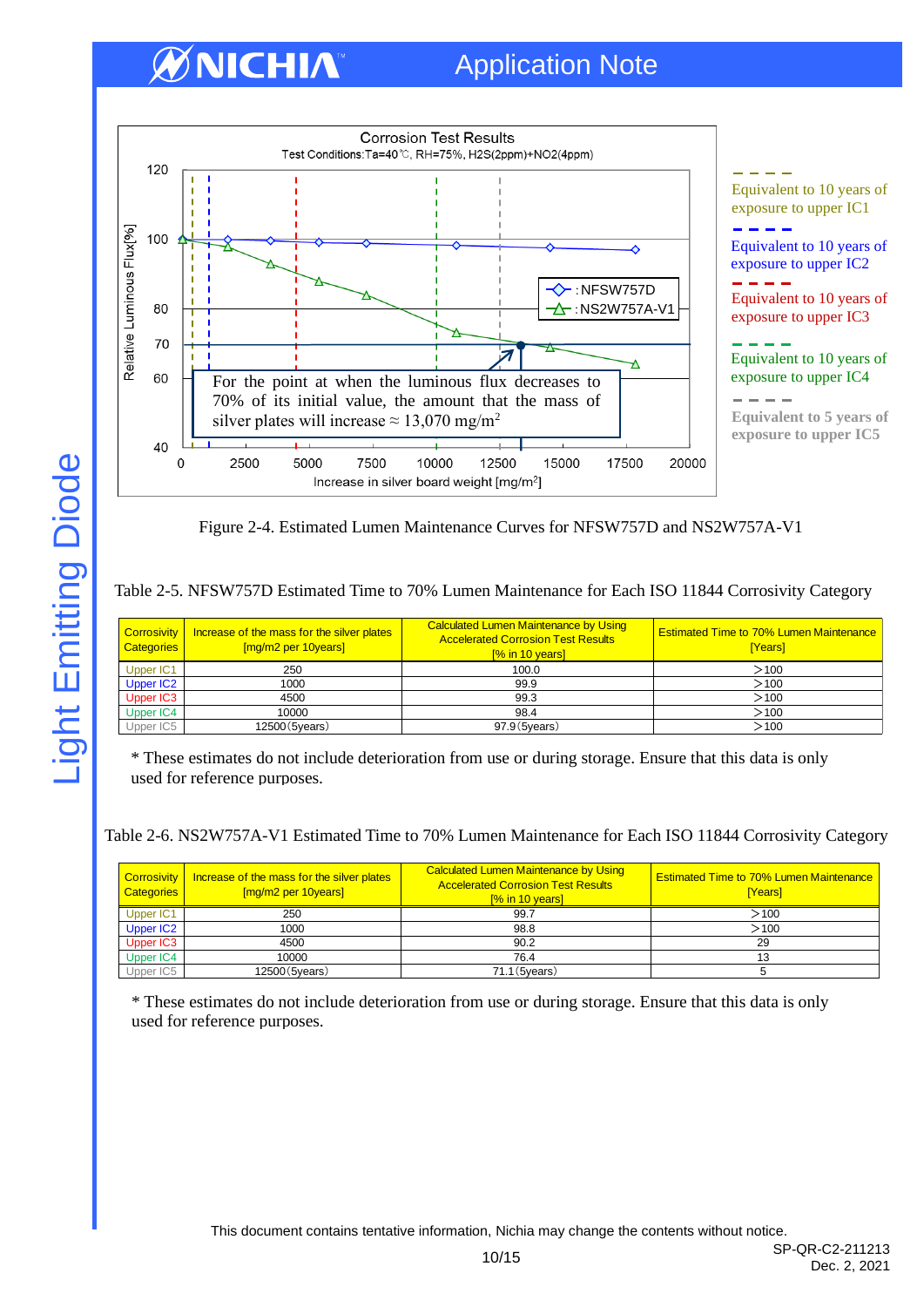| <b>Locations of the Silver Plates</b>   |                               |                                                  | Increase of the mass for the<br>silver plates<br>$\left[\frac{mg}{m^2} \text{per year}\right]$ | <b>ISO 11844 Corrosivity</b><br><b>Categories of Indoor</b><br><b>Atmospheres</b> | <b>Calculated Lumen Maintenance by</b><br><b>Using Accelerated Corrosion Test</b><br><b>Results</b><br>[% in 10 years] | <b>Estimated Time to 70% Lumen</b><br>Maintenance<br>[Years] |
|-----------------------------------------|-------------------------------|--------------------------------------------------|------------------------------------------------------------------------------------------------|-----------------------------------------------------------------------------------|------------------------------------------------------------------------------------------------------------------------|--------------------------------------------------------------|
|                                         |                               | Production Room 1                                | 19.5 mg/m <sup>2</sup>                                                                         | Around Upper IC1                                                                  | 100%                                                                                                                   | Over 100 years                                               |
|                                         | Tatsumi                       | <b>Reliability Testing</b><br>Laboratory         | 31.8 mg/m <sup>2</sup>                                                                         | <b>Around Lower IC2</b>                                                           | 100%                                                                                                                   | Over 100 years                                               |
|                                         | Plant                         | Service Entrance                                 | 104.0 mg/m <sup>2</sup>                                                                        | <b>Around Lower IC3</b>                                                           | 99.9%                                                                                                                  | Over 100 years                                               |
| Atmospheres within<br>Nichia Facilities |                               | <b>Instrument Shelter</b>                        | 660.0 mg/m <sup>2</sup>                                                                        | Middle of IC4                                                                     | 98.9%                                                                                                                  | Over 100 years                                               |
|                                         | Naruto Plant                  | Production Room 2<br>28.3 mg/m <sup>2</sup>      |                                                                                                | <b>Around Lower IC2</b>                                                           | 100%                                                                                                                   | Over 100 years                                               |
|                                         |                               | Workshop                                         | 59.0 mg/m <sup>2</sup>                                                                         | Middle of IC <sub>2</sub>                                                         | 99.9%                                                                                                                  | Over 100 years                                               |
|                                         |                               | <b>Bicycle Parking Area</b>                      | 150.9 mg/m <sup>2</sup>                                                                        | <b>Around Lower IC3</b>                                                           | 99.8%                                                                                                                  | Over 100 years                                               |
|                                         | Residential                   | Living Room                                      | 47.2 mg/m <sup>2</sup>                                                                         | <b>Around Lower IC2</b>                                                           | 99.9%                                                                                                                  | Over 100 years                                               |
|                                         | <b>Buildings</b>              | Kitchen                                          | 131.1 mg/m <sup>2</sup>                                                                        | <b>Around Lower IC3</b>                                                           | 99.8%                                                                                                                  | Over 100 years                                               |
| General Indoor<br>Atmospheres           |                               | Automotive Repair Shop<br>(Workspace)            | 113.2 mg/m <sup>2</sup>                                                                        | <b>Around Lower IC3</b>                                                           | 99.9%                                                                                                                  | Over 100 years                                               |
|                                         | Commercial<br><b>Building</b> | Automotive Repair Shop<br>(Product Display Area) | 66.0 mg/m <sup>2</sup>                                                                         | Middle of IC2                                                                     | 99.8%                                                                                                                  | Over 100 years                                               |
|                                         |                               | <b>Clothing Shop</b>                             | 37.7 mg/m <sup>2</sup>                                                                         | <b>Around Lower IC2</b>                                                           | 100%                                                                                                                   | Over 100 years                                               |

#### Table 2-7. NFSW757 D's Estimated Time to 70% Lumen Maintenance by Field Test Location

\* These estimates do not include deterioration from use or during storage. Ensure that this data is only used for reference purposes.

|  | Table 2-8. NS2W757A-V1's Estimated Time to 70% Lumen Maintenance by Field Test Location |
|--|-----------------------------------------------------------------------------------------|
|  |                                                                                         |

| <b>Locations of the Silver Plates</b>   |                               | Increase of the mass for the<br>silver plates<br>$\left[\frac{mg}{m^2} \text{ per year}\right]$ | <b>ISO 11844 Corrosivity</b><br><b>Categories of Indoor</b><br><b>Atmospheres</b> | <b>Calculated Lumen Maintenance by</b><br><b>Using Accelerated Corrosion Test</b><br><b>Results</b><br>[% in 10 years] | <b>Estimated Time to 70% Lumen</b><br>Maintenance<br>[Years] |                |
|-----------------------------------------|-------------------------------|-------------------------------------------------------------------------------------------------|-----------------------------------------------------------------------------------|------------------------------------------------------------------------------------------------------------------------|--------------------------------------------------------------|----------------|
|                                         |                               | Production Room 1                                                                               | 19.5 mg/m <sup>2</sup>                                                            | <b>Around Upper IC1</b>                                                                                                | 99.7                                                         | Over 100 years |
|                                         | Tatsumi                       | <b>Reliability Testing</b><br>Laboratory                                                        | 31.8 mg/m <sup>2</sup>                                                            | <b>Around Lower IC2</b>                                                                                                | 99.6                                                         | Over 100 years |
|                                         | Plant                         | Service Entrance                                                                                | 104.0 mg/m <sup>2</sup>                                                           | <b>Around Lower IC3</b>                                                                                                | 98.8                                                         | Over 100 years |
| Atmospheres within<br>Nichia Facilities |                               | <b>Instrument Shelter</b>                                                                       | 660.0 mg/m <sup>2</sup>                                                           | Middle of IC4                                                                                                          | 84.8                                                         | 20             |
|                                         | Naruto Plant                  | Production Room 2                                                                               | 28.3 mg/m <sup>2</sup>                                                            | <b>Around Lower IC2</b>                                                                                                | 99.6                                                         | Over 100 years |
|                                         |                               | Workshop                                                                                        | 59.0 mg/m <sup>2</sup>                                                            | Middle of IC2                                                                                                          | 99.3                                                         | Over 100 years |
|                                         |                               | <b>Bicycle Parking Area</b>                                                                     | 150.9 mg/m <sup>2</sup>                                                           | <b>Around Lower IC3</b>                                                                                                | 98.0                                                         | Over 100 years |
|                                         | Residential                   | Living Room                                                                                     | 47.2 mg/m <sup>2</sup>                                                            | <b>Around Lower IC2</b>                                                                                                | 99.4                                                         | Over 100 years |
| General Indoor<br>Atmospheres           | <b>Buildings</b>              | Kitchen                                                                                         | 131.1 mg/m <sup>2</sup>                                                           | <b>Around Lower IC3</b>                                                                                                | 98.4                                                         | Over 100 years |
|                                         |                               | Automotive Repair Shop<br>(Workspace)                                                           | 113.2 mg/m <sup>2</sup>                                                           | <b>Around Lower IC3</b>                                                                                                | 98.6                                                         | Over 100 years |
|                                         | Commercial<br><b>Building</b> | Automotive Repair Shop<br>(Product Display Area)                                                | 66.0 mg/m <sup>2</sup>                                                            | Middle of IC2                                                                                                          | 99.2                                                         | Over 100 years |
|                                         |                               | <b>Clothing Shop</b>                                                                            | 37.7 mg/m <sup>2</sup>                                                            | <b>Around Lower IC2</b>                                                                                                | 99.6                                                         | Over 100 years |

\* These estimates do not include deterioration from use or during storage. Ensure that this data is only used for reference purposes.

Based on the results of the field tests and estimation, the following conclusions can be summarized: -NS2W757A-V1:

Even if the LEDs are used for 10 years in a semi-outdoor location (i.e. the instrument shelter example in the field tests), the expected lumen maintenance is approximately 85%; there should be no major concern that corrosion will occur as a result of being exposed to corrosive gas in the other locations of the field tests.

#### -NFSW757D:

The reduction in the luminous flux of the LEDs is expected to be small in any field test location; there should be no major concern that corrosion will occur as a result of being exposed to corrosive gas in the other locations of the field tests.

This document contains tentative information, Nichia may change the contents without notice.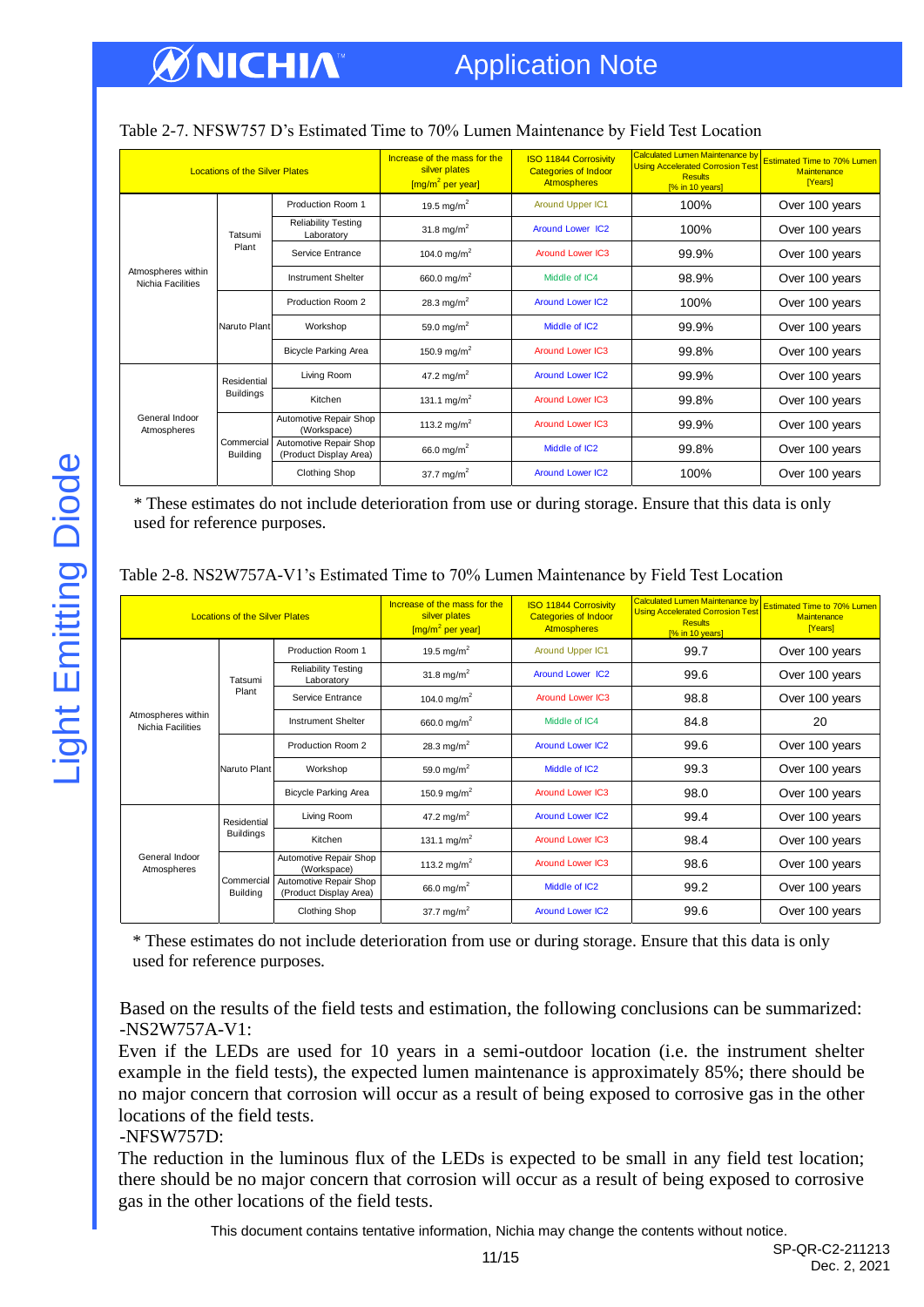There will be little possibility of corrosion regarding the Nichia 757 series LEDs as far as when LEDs are used in general indoor atmospheres similar to the locations of the field tests. However, if the LEDs are used in corrosive atmospheres (e.g. used with parts/materials containing sulfur, etc.) and the concentration of corrosive gas is high - as shown in Nichia's data that as the mass of silver plate increases, the luminous flux decrease - it may cause the luminous flux to decrease.

#### 2-2-6. Mixed Gas Corrosion Test Results under High Temperature Conditions

Nichia also has used a different ambient temperature (i.e.  $T_A=60^{\circ}C$ ) to perform further evaluation of the test conditions for the mixed gas corrosion test. When using silver plates for this high temperature mixed gas corrosion test, the corrosion rates were not much different compared to when tested at  $T_A=40^{\circ}$ C; on the other hand, when using LEDs, the corrosion rates of the test LEDs were different between these ambient temperatures and these LEDs corroded faster when they were tested at  $T_A=60^{\circ}$ C. This can be explained by the deterioration of the encapsulating resin used in these LEDs; the gas barrier property of this encapsulating resin can deteriorate faster when the ambient temperature is high. During the tests, at a certain point of time the luminous flux of the test LEDs decreased followed by a slower decline. When the LEDs were tested at  $T_A=60^{\circ}C$ , the luminous flux reached this point faster than when tested at  $T_A=40^{\circ}$ C. This explains that the test conditions that were used for the high temperature mixed gas corrosion test was too severe and is not suitable to evaluate the LEDs.

For the details of the test conditions and results, see Table 2-9 and Figures 2-5, 2-6 and 2-10 respectively.

| Table 2-9. High Temperature Mixed Gas Corrosion Test Conditions for NS2W757A-V1 |  |  |  |
|---------------------------------------------------------------------------------|--|--|--|
|                                                                                 |  |  |  |

|                                                   | <b>Test Temperature/Humidity and Test Gas Composition</b>                                        | <b>Test Duration</b> |
|---------------------------------------------------|--------------------------------------------------------------------------------------------------|----------------------|
| <b>Test Conditions</b><br>in Table 2-4            | Ta= 40°C, RH = 75%, Gas composition = $H_2S$ (2ppm) + NO <sub>2</sub> (4ppm)                     | 240h                 |
| <b>High Temperature</b><br><b>Test Conditions</b> | Ta= $60^{\circ}$ C, RH = 75%, Gas composition = H <sub>2</sub> S (2ppm) + NO <sub>2</sub> (4ppm) |                      |





Figure 2-5. Mixed Gas Corrosion Test Results Figure 2-6. Mixed Gas Corrosion Test Results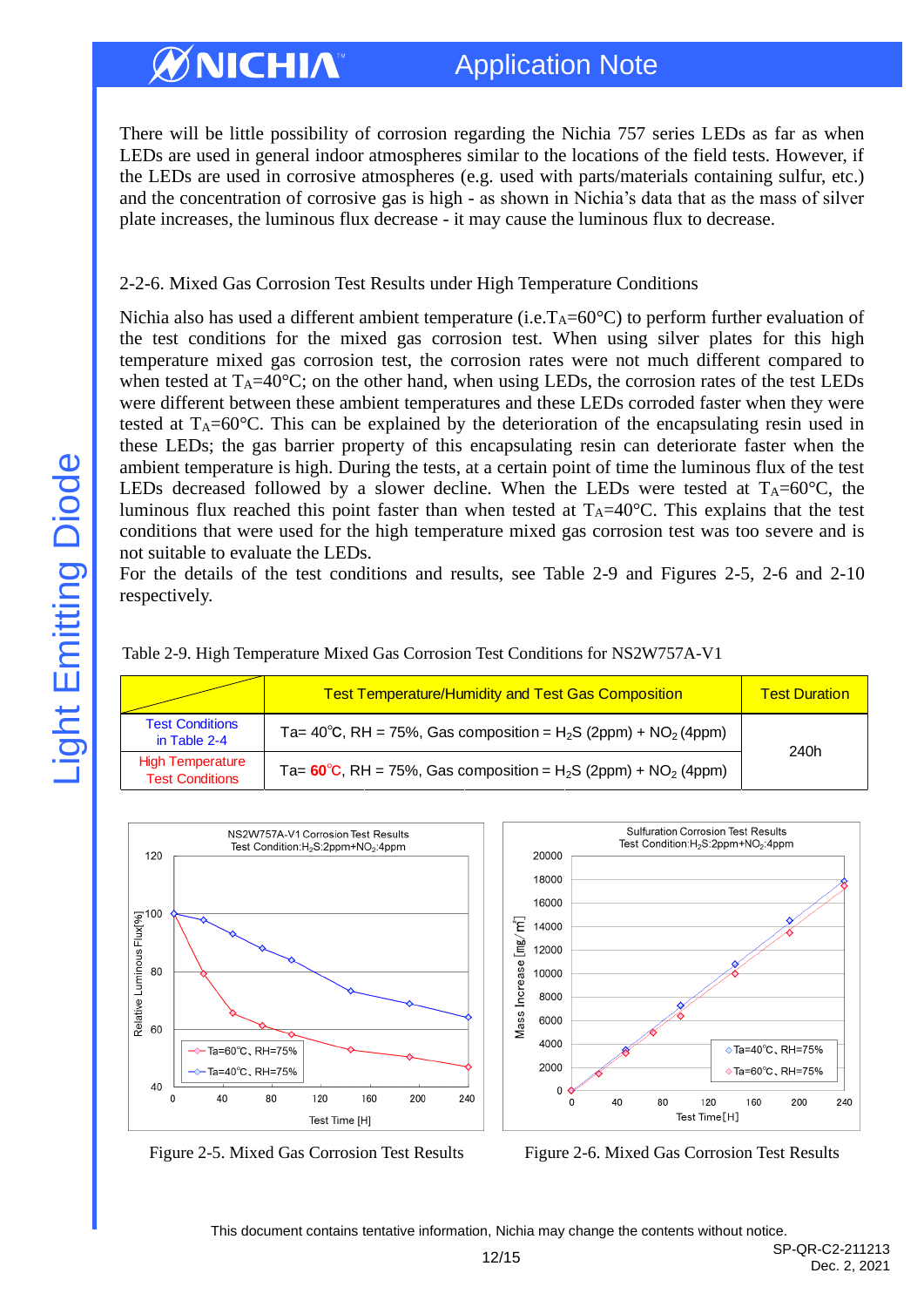# Application Note

Table 2-10. Mixed Gas Corrosion Test Results - Change in LED Appearance



## 2-2-7. Accelerated Corrosion Tests Overview and Planned Further Improvements

Nichia's accelerated corrosion test results show that in the case of the corrosion of LEDs: the luminous flux does not decrease linearly with time; however in the case of the corrosion of the silver plates, the mass of the silver plates does increase linearly with time. A possible cause of this difference is the gas barrier function of the encapsulating resin used in LEDs.

The test conditions provided in this document are tentative. Nichia considers that its accelerated corrosion test should be effective and fit for the intended purpose (i.e. using Nichia LEDs in general indoor atmospheres); after reviewing all the data/results detailed in this document, Nichia believes that the accelerated test conditions used have achieved a satisfactory level of effectiveness/fitness for purpose. However, Nichia plans to make improvements to these test conditions and perform further accelerated corrosion tests to provide more accurate and useful data/results to Nichia customers.

# <span id="page-12-0"></span>**3. LED Precautions for Corrosive Gas**

#### **3-1. Storage Considerations**

Nichia LEDs have alloy-plated parts containing silver both inside and outside of the package body. Exposure to a corrosive environment may tarnish the plating, which may result in a reduction in the solderability and may also cause an adverse effect on the optical characteristics. When storing the LEDs, a hermetically-sealed container should be used.

It is possible to protect the lead frames from corrosion by preventing them from being exposed to corrosive gas. In order to store the LEDs properly after opening the aluminum bag, the following examples are recommended:

Storing the LEDs in a desiccator filled with nitrogen.

- Placing the LEDs into a hermetically-sealed container (e.g. the original aluminum bag and resealing).

\* Do not store the LEDs in the same desiccator/container with parts/materials that can produce corrosive gas.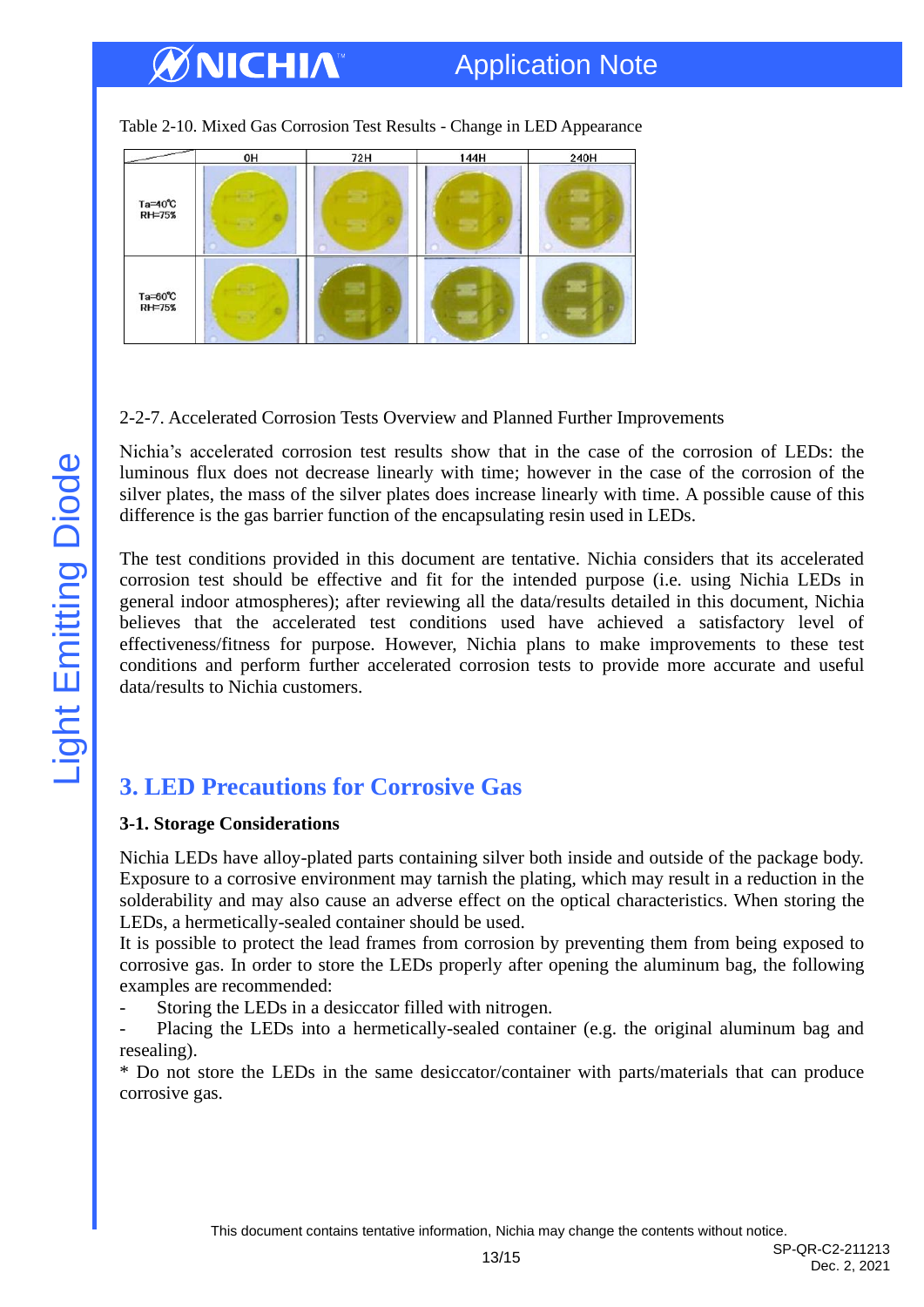#### **3-2. Design Considerations**

When using Nichia LEDs for the chosen application, ensure that the following points are considered.

Materials/parts (e.g. gaskets/seals, glue, adhesive, etc.) containing sulfur may affect the plated surfaces; do not use these materials/parts for the chosen application. If gaskets/seals are used, silicone rubber gaskets/seals should be used with great care to ensure that contact failure does not occur due to low-molecular weight siloxane.

In addition to outgassing from some items (e.g. cardboard boxes, rubber items, etc.), a trace amount of corrosive gas may be found in the ambient air. Halogen-based compounds can also have an adverse effect on the plated surface and they are found in some resin or resin-based materials/parts.

Even if the LEDs have been soldered to a PCB and/or the PCB has been installed in an end product, the plated surfaces may be adversely affected by gas that is released from materials/parts near the LEDs and/or gas that enters from the outside environment.

## <span id="page-13-0"></span>**4. Summary and References**

LED corrosion occurs due to multiple factors that are intricately linked, rather than a single independent factor. Examples of these factors are the concentration/composition of gas, temperature/humidity, etc. When designing a product that will use Nichia LEDs, consider the ambient conditions of the environment where the LEDs will be used (e.g. temperature, humidity, etc.) and the possibility that corrosive gas exists in this environment; if any, the composition/concentration of the gas should be identified. Materials/parts that will be used with or near the LEDs should also be checked to see if there is any possibility of these materials/parts generating corrosive gas. Additionally, if corrosive tests are performed on the LEDs, ensure that these factors are considered for the intended environment and that appropriate test conditions are determined.

The evaluation results/data in this document are provided for illustrative purposes; ensure that necessary evaluations/tests are carried out for the chosen application.

#### References

1) ISO 11844 Corrosion of metals and alloys – Classification of low corrosivity of indoor atmospheres

- Part 1: Determination and estimation of indoor corrosivity
- Part 2: Determination of corrosion attack in indoor atmospheres
- Part 3: Measurement of environmental parameters affecting indoor corrosivity

2) IEC60068-2-60: 2015 Environmental testing - Part 2-60: Tests - Test Ke: Flowing mixed gas corrosion test

3) Japan Society of Corrosion Engineering. Questions and Answer regarding the Corrosion and Corrosion Protection of Electrical Equipment Parts. Tokyo: Maruzen, 2006.